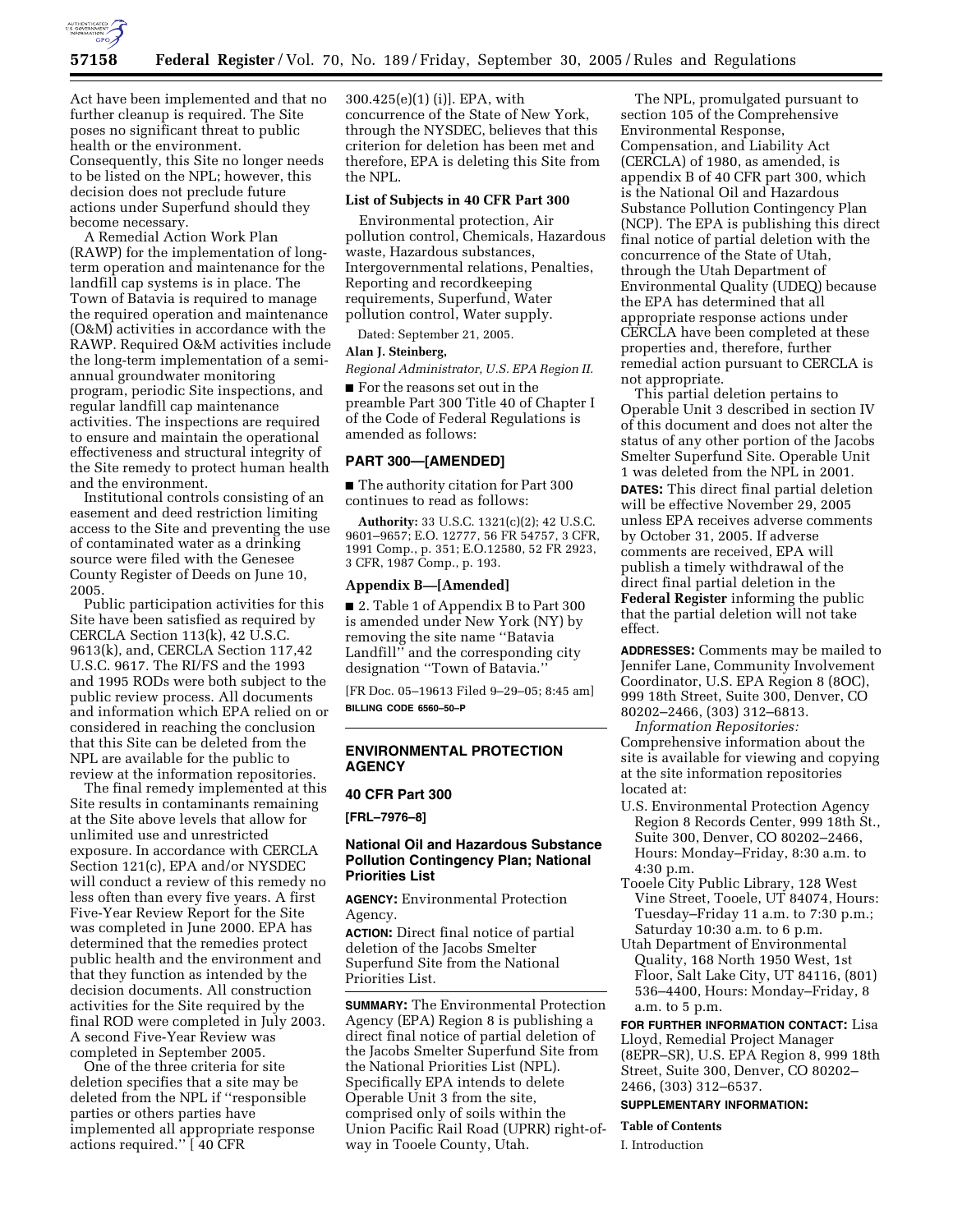II. NPL Deletion Criteria

III. Deletion Procedures

IV. Basis for Partial Site Deletion

V. Partial Deletion Action

# **I. Introduction**

EPA Region 8 is publishing this direct final notice of partial deletion of the Jacobs Smelter Superfund Site from the NPL.

The EPA identifies sites that appear to present a significant risk to public health or the environment and maintains the NPL as the list of those sites. As described in § 300.425(e)(3) of the NCP, sites or areas within sites deleted from the NPL remain eligible for remedial actions if conditions at a deleted site warrant such action.

Because EPA considers this action to be non-controversial and routine, EPA is taking it without prior publication of a notice of intent to partially delete. This action will be effective November 29, 2005 unless EPA receives adverse comments by October 31, 2005 on this notice or the parallel notice of intent to partially delete published in the ''Proposed Rules'' section of today's **Federal Register**. If adverse comments are received within the 30-day public comment period on this document, EPA will publish a timely withdrawal of this direct final notice of partial deletion before the effective date of the deletion and the deletion will not take effect. EPA will, as appropriate, prepare a response to comments and continue with the partial deletion process on the basis of the notice of intent to partially delete and the comments already received. There will be no additional opportunity to comment.

Section II of this document explains the criteria for deleting, or partially deleting, sites from the NPL. Section III discusses procedures that EPA is using for this action. Section IV discusses the UPRR right-of-way property that EPA intends to delete from the Jacobs Smelter Superfund Site and demonstrates how it meets the partial deletion criteria. Section V discusses EPA's action to partially delete the site from the NPL unless adverse comments are received during the public comment period.

## **II. NPL Deletion Criteria**

Section 300.425(e) of the NCP provides that releases may be deleted from the NPL where no further response is appropriate. In making a determination to delete, or partially delete, a release from the NPL, EPA shall consider, in consultation with the State, whether any of the following criteria have been met:

i. Section 300.425(e)(1)(i): Responsible parties or other persons have implemented all appropriate response actions required;

ii. Section 300.425(e)(1)(ii): All appropriate Fund-financed (Hazardous Substance Superfund Response Trust Fund) response action under CERCLA has been implemented and no further response action by responsible parties is appropriate; or

 $\hat{ii}$ . Section 300.425 $(e)(1)(iii)$ : The remedial investigation has shown that the release poses no significant threat to public health or the environment and, therefore, the taking of remedial measures is not appropriate.

Even if a site is partially deleted from the NPL, if hazardous substances, pollutants or contaminants remain in place at the deleted portion of the site above levels that allow for unlimited use and unrestricted exposure, CERCLA section 121(c), 42 U.S.C. 9621(c), requires that a subsequent review be conducted at least every five years after the initiation of the remedial action at the deleted portion of the site to ensure that the action remains protective of public health and the environment. If new information becomes available which indicates a need for further action, EPA may initiate or require further remedial actions. Whenever there is a significant release from a site (or portion thereof) deleted from the NPL, the deleted area or site may be restored to the NPL without application of the hazard ranking system.

### **III. Deletion Procedures**

The following procedures apply to the partial deletion:

(1) The EPA consulted with the State of Utah on the partial deletion of the site from the NPL prior to developing this direct final notice of partial deletion.

(2) The State of Utah concurred with the partial deletion of the site from the NPL.

(3) Concurrently with the publication of this direct final notice of deletion, a notice of the availability of the parallel notice of intent to partially delete was published today in the ''Proposed Rules'' section of the **Federal Register**, is being published in a major local newspaper of general circulation at or near the site and is being distributed to appropriate federal, state and local government officials and other interested parties; the newspaper notice announces the 30-day public comment period concerning the notice of intent to partially delete the site from the NPL.

(4) The EPA placed copies of documents supporting the deletion of these properties in the site information repositories identified above.

(5) If adverse comments are received within the 30-day public comment period on this document, EPA will publish a timely notice of withdrawal of this direct final notice of partial deletion before its effective date and will prepare a response to comments and continue with the deletion process on the basis of the notice of intent to delete and the comments already received.

Deletion or partial deletion of a site from the NPL does not itself create, alter or revoke any individual's rights or obligations. Deletion or partial deletion of a site from the NPL does not in any way alter EPA's right to take enforcement actions as appropriate. The NPL is designed primarily for informational purposes and to assist EPA management. Section 300.425(e)(3) of the NCP states that the deletion of a site from the NPL does not preclude eligibility for future response actions, should future conditions warrant such actions. Section 300.425(e)(3) of the NCP governs partial deletion of a site from the NPL in the same manner.

While EPA does not believe that any future response action within Operable Unit 3 will be needed, if future conditions warrant such action, this deleted area will remain eligible for future response actions. Furthermore, this partial deletion does not alter the status of any remaining portions of the Jacobs Smelter Superfund Site, which are not proposed for deletion and remain on the NPL. The residential portion of Operable Unit 1 was deleted from the NPL in 2001.

### **IV. Basis for Partial Site Deletion**

The following information provides EPA's rationale for deleting the portion of the site referred to above from the NPL.

### *A. Site Location*

The Jacobs Smelter Superfund Site Operable Unit 3 is a long irregularly shaped property consisting of the Union Pacific Railroad right-of-way, 1,625 feet in length and varying in width from 50 to 450 feet with an average width of 200 feet. An active mainline railroad bisects this 9-acre site from north to south. One of the major roads, Silver Avenue, crosses the right-of-way from east to west. The site is relatively level and vegetated with native grasses and scrubby trees. Several older concrete foundations of removed buildings and one possible water tower base are evident. The only other onsite structures are two small signal houses.

## *B. Site History*

The Stockton Yard (OU3) is located within the Jacobs Smelter Superfund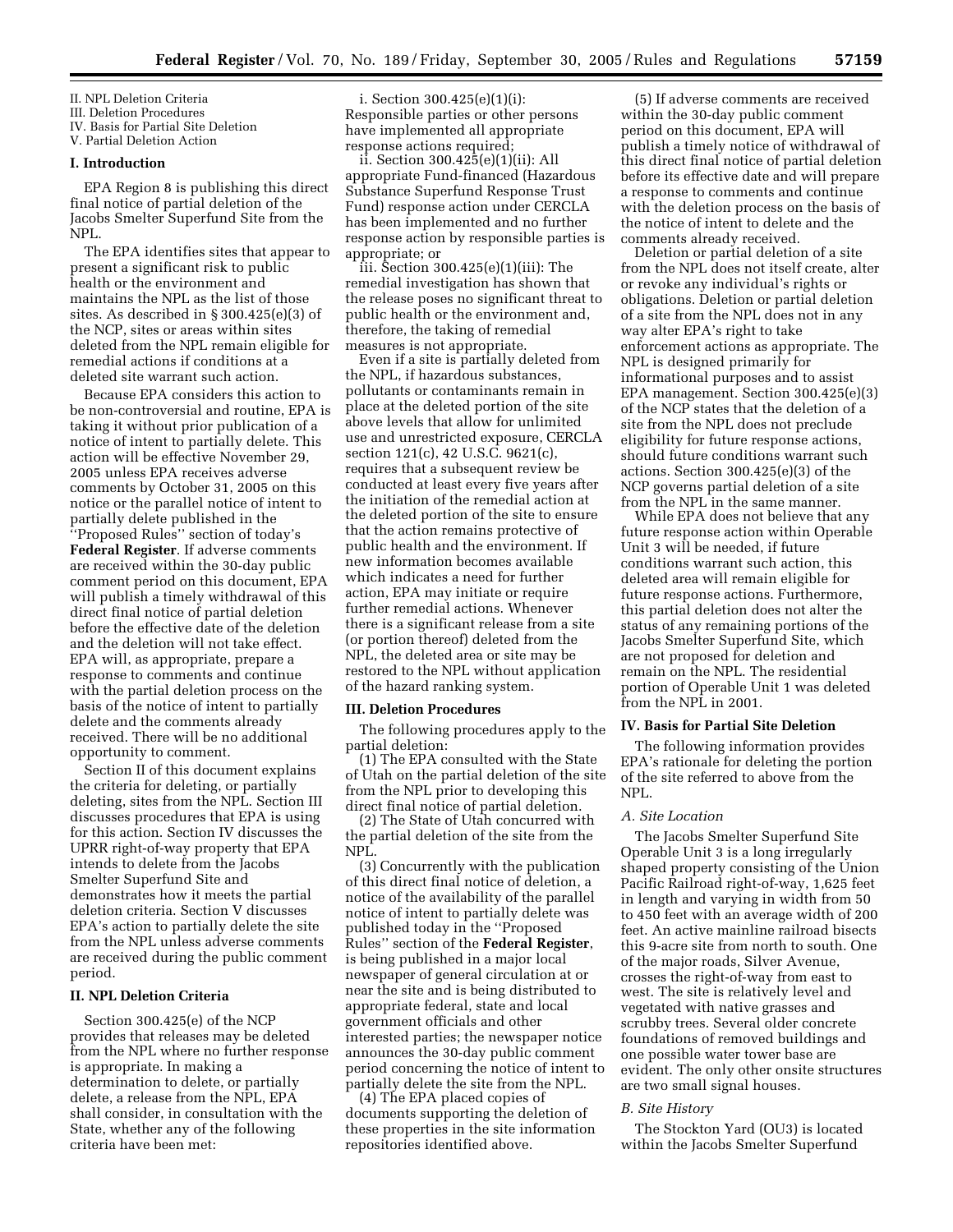Site. Several mining and smelting facilities were constructed in and near the town of Stockton in the early 1870's. The Jacobs Smelter was located in the town of Stockton near the current location of the Stockton Yard. Contamination on OU3 is likely the result of sediments entrained in process water that was allowed to flow downgradient across the rail road right of way as well as spillage from an ore-loading facility that was built for the transportation of ores to other mills and smelters.

The railroad property was cleaned up in 1999. UPRR, under an agreement with the EPA, removed all debris and large vegetation (bushes and trees), placed a 16-inch soil cover over the contaminated soils in their right-of-way, fertilized the soil cap, and seeded with a mixture of indigenous grass seed.

Concrete foundations onsite were left in place. Following removal of vegetation from the site, a limited amount of grading was performed to smooth out uneven areas of the site. In general, soil surfaces were kept moist to reduce the potential for spreading contaminated soil and also to ease handling and placement of material.

UPRR built 6' fences along the edge of Silver Avenue and Plaza Street. A 16-ftwide gravel access road was also constructed along the length of the east and west sides of the railroad track between the railroad ballast and the soil cap. The road was developed using a 4 inch layer of crushed rock.

### *C. Characterization of Risk*

Arsenic is a human carcinogen. Arsenic can be acutely and chronically poisonous and can be fatal if ingested or inhaled in sufficient quantities by humans, livestock and wildlife. Arsenic compounds are absorbed into the body primarily through inhalation or ingestion.

Lead is a cumulative poison which can cause neurologic, kidney and blood cell damage in humans. Some lead compounds are also animal carcinogens adversely affecting the lungs and kidneys. Children under the age of seven years are especially sensitive to the effects of lead. Lead carbonate, which is the type of lead found at the site, is very bio-available. Bioavailability is an indication of how easily lead is absorbed into the body, thus lead at the site is readily absorbed.

These metals are hazardous substances, as defined by section 101 (14) of CERCLA. They appear to have been released into the soils along the railroad track by historic smelting activities and spread through the

community by water drainage and possibly aerial deposition.

Because arsenic contamination is found along the railroad track in areas that are surrounded by residences, there is also a potential for contaminated soil to be wind-blown and dust-sized particles to be transported by wind and human activities into yards and into homes. Also, children play along the tracks.

UDEQ collected soil and sediment samples from the Stockton area in July of 1997. The analysis of samples from the area at and around Jacobs Smelter detected arsenic and lead levels as high as 6,550 parts per million (ppm) and 68,400 ppm respectively.

Sampling on the UPRR property revealed high concentrations of lead in several lots east of the railroad tracks. Concentrations of lead ranged as high as 4,800 ppm near the edge of a suspected settling pond to 12,000 ppm near an area described as an old railroad loading dock.

#### *D. Site Investigations*

In August 1998, EPA Region 8 conducted a screening investigation of site (OU3) surface soils to evaluate potential lead and arsenic contamination. This investigation identified lead in soils at concentrations ranging from 837 to 12,000 parts per million (ppm). Due to its collocation with the lead, an analysis for arsenic was also conducted and results appeared correlated. The PRP Removal Action Memorandum of February 2, 1999 identified both lead and arsenic as contaminants of concern.

In February 1999 further investigation was conducted on the east side of the Stockton Yard railroad lines to delineate lead contamination. The site was broken up into 20 sampling zones; 2 to 4 samples were collected within each zone and composited. Surface soil samples collected from the 20 zones ranged from 14 to 23,902 ppm total lead.

On June 11, 1999 additional investigations of lead in surface soils on the west side of the railroad lines were conducted. This area was divided into 11 sample zones, using the same grid configuration as the earlier work. The samples were collected as 3- to 4-point composites in 0–6'' intervals using the same protocol as outlined in the February 24, 1999 Site Investigation and Remedial Alternatives Report. Total lead concentrations ranged from 164 to 1,958 ppm.

The industrial action level set by the EPA was 1,200 ppm total lead. Based on sampling events, soils exceeding this 1,200-ppm cleanup level encompassed approximately 3.6 acres on the east side

of the railroad tracks and approximately 0.70 acre on the west side of the tracks. In the February 1999 Site Investigation and Remedial Alternatives Report, cost estimates were presented for several remedial alternatives. Based on this information, EPA and UDEQ selected soil cover as the preferred alternative for the Stockton Yard.

#### *E. Action Memorandum Findings*

The purpose of the Enforcement Action Memorandum was to document the selected PRP Removal Action. The selected response action was to confine the affected soil beneath a soil cover and to fence off the area to reduce access by the public. The objectives were to preclude direct exposures and to reduce the potential for offsite migration of affected soil through air or water borne pathways.

#### *F. Response Actions*

Site preparation included the removal of large vegetation (e.g. bushes and trees) and debris (i.e. boulders, concrete chunks, trash) from the areas to be capped. Vegetation and debris were disposed of in the Tooele County Landfill. The concrete foundations remained on site.

The UPRR developed a plan of action for soils in excess of 1,200 ppm lead, including 3.6 acres on the east side and .70 on the west of the 9 acres in the right-of-way described in the agreement. That soil, adjacent to the track ballast, was compacted and capped with 12″ of clean soil (approximately 7,550 yards) and 4″ of top soil (approximately 2,300 yards). UPRR sowed the remediated area with a combination of wild rye, sagebrush and two grasses which were recommended for the local altitude and weather pattern. UPRR also built 6′ high chain link fences along the edge of Silver Avenue and Plaza Street.

In agreement with the EPA and UDEQ, UPRR filed in Tooele County a Declaration of Restrictions that limits the future use of the site.

# *G. Cleanup Standards*

Cleanup standards for Operable Unit 3 were based on the IEUBK model data that showed elevated lead concentrations exceeded EPA's criteria. EPA and UDEQ selected soil cover as the preferred alternative for the Stockton Yard. The soil cap was placed over sections of the site that contained lead concentrations greater than 1,200 ppm.

### *H. Community Involvement*

EPA established an Information Repository containing the Administrative Record and other